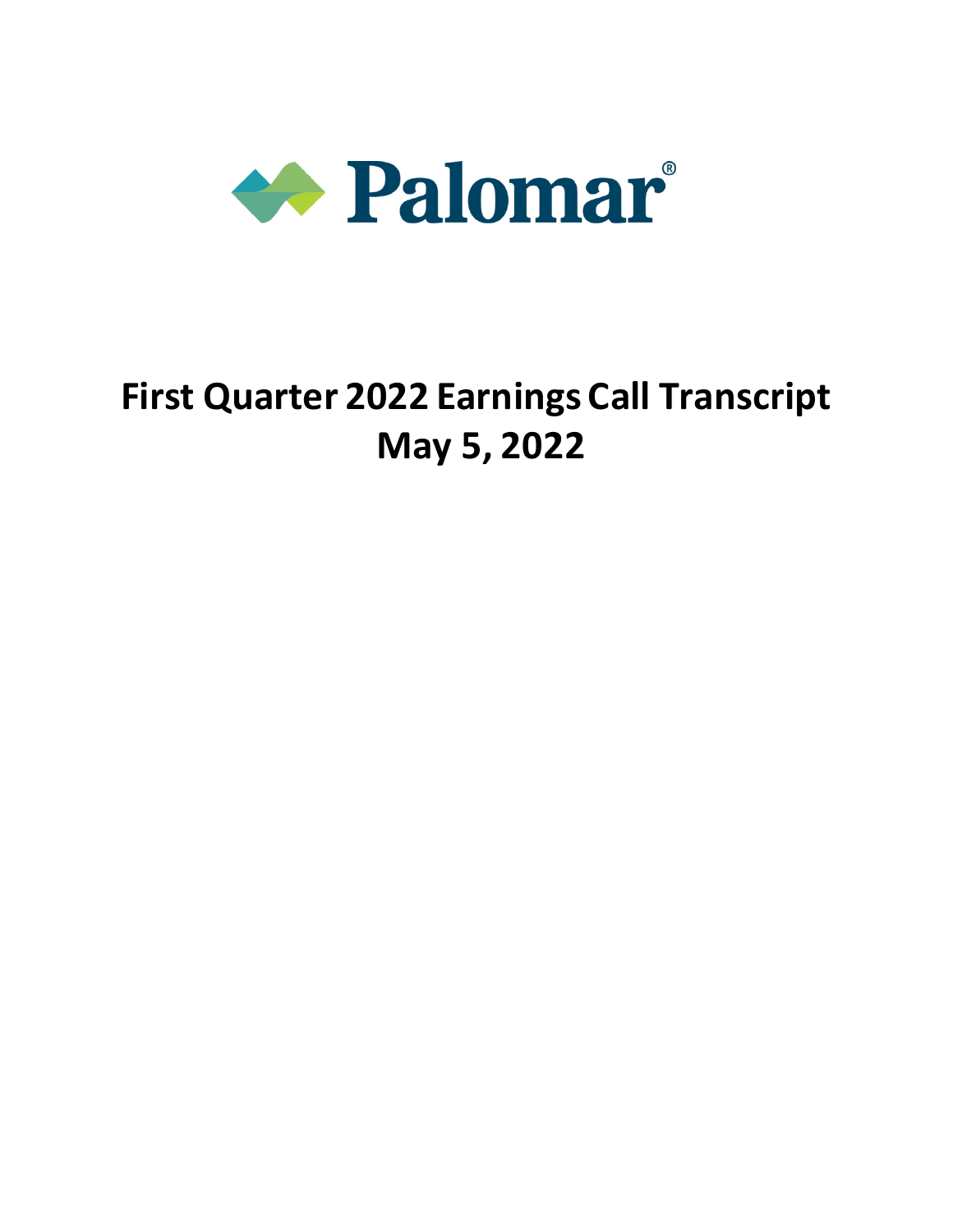# **C O R P O R A T E P A R T I C I P A N T S**

**Chris Uchida,** *Chief Financial Officer* **Mac Armstrong,** *Chairman, Chief Executive Officer, Founder*

# **C O N F E R E N C E C A L L P A R T I C I P A N T S**

**Matt Carletti,** *JMP*

**Pablo Singzon,** *JP Morgan*

**Mark Hughes,** *Truist Securities*

**Dave Motemaden,** *Evercore ISI*

**Meyer Shields,** *KBW*

**Tracy Benguigui,** *Barclays*

# **P R E S E N T A T I O N**

#### **Operator**

Greetings and welcome to the Palomar Holdings Incorporated First Quarter 2022 Earnings Conference Call.

As a reminder, this conference is being recorded.

I would now like to turn the call over to Mr. Chris Uchida, Chief Financial Officer. Please go ahead, sir.

#### **Chris Uchida**

Thank you, Operator and good morning, everyone. We appreciate your participation in our first quarter 2022 earnings call. With me here today is Mac Armstrong, our Chairman, Chief Executive Officer and Founder. As a reminder, a telephonic replay of this call will be available on the Investor Relations section of our website through 11:59pm Eastern Time on May 12, 2022.

Before we begin, let me remind everyone that this call may contain certain statements that constitute forward-looking statements within the meaning in the Private Securities Litigation Reform Act of 1995. These include remarks about Management's future expectations, beliefs, estimates plans and prospects. Such statements are subject to a variety of risks, uncertainties, and other factors that could cause actual results to differ materially from those indicated or implied by such statements, including but not limited to risks and uncertainties related to the COVID 19 pandemic. Such risks and other factors are set forth in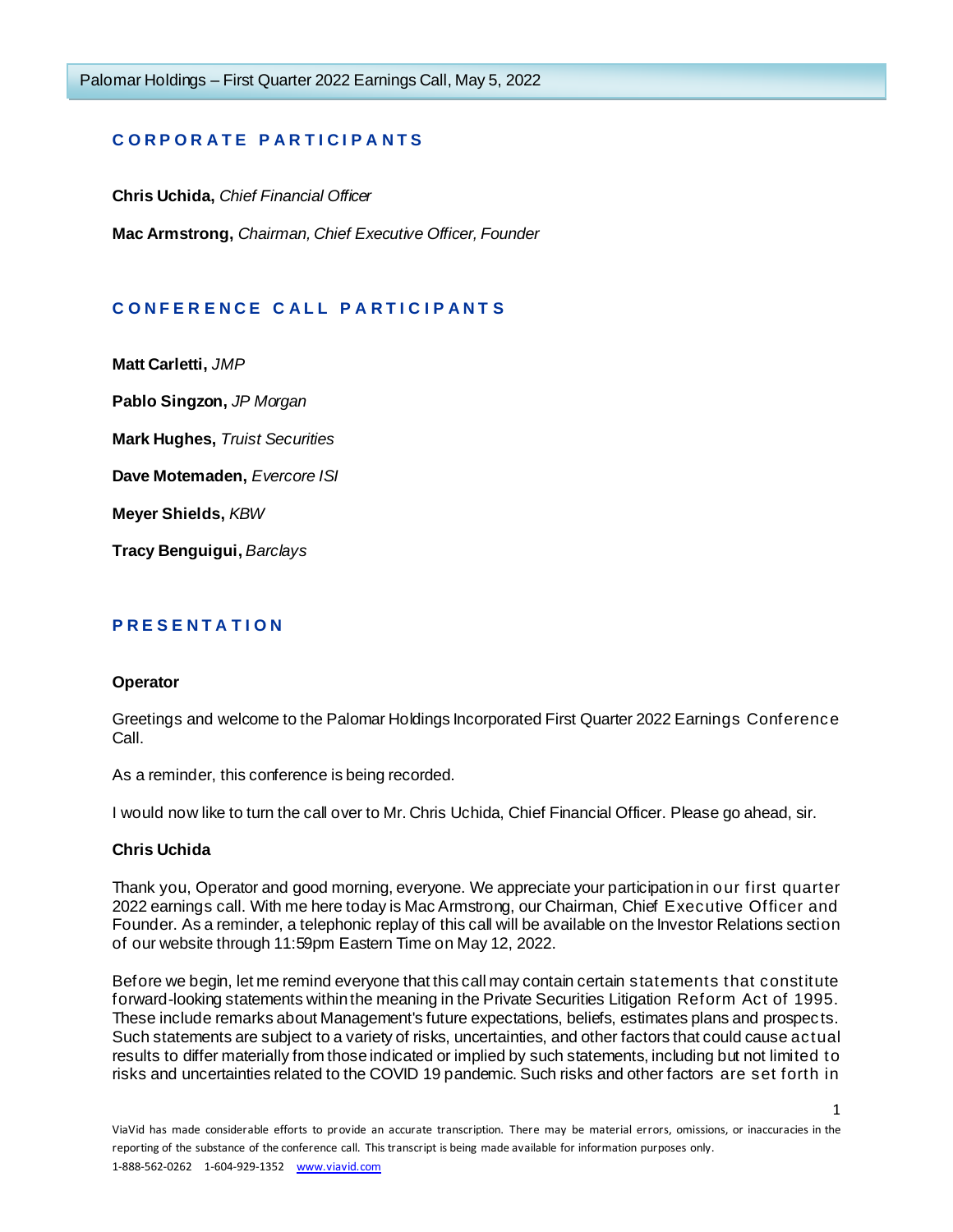our annual report on Form 10-K filed with the Securities Exchange Commission. We do not undertake any duty to update those forward-looking statements.

Additionally, during today's call, we will discuss certain non-GAAP measures, which we believe are useful in evaluating our performance. The presentation of this additional information should not be considered in isolation or as a substitute or result prepared in accordance with U.S. GAAP. A reconciliation of these non-GAAP measures to their most comparable GAAP measure can be found in our earnings release.

At this point, I'll turn the call over to Mac.

#### **Mac Armstrong**

Thank you, Chris and good morning, everyone.

Today I'll provide a review of our strong first quarter results and an update on the progress achieved executing our near- and long-term strategic initiatives. Simply put, it was a very good quarter for Palomar as our top line surged more than 60%. We earned 17.6 million of adjusted net income, inclusive of a \$1.3 million realized and unrealized loss from our equity holdings and generated an adjusted ROE of 18.1%. Obviously, Chris will review these results in more detail. But I wanted to cut to the chase before I went into my remarks.

When we began the year, we outlined four strategic priorities for 2022; one, generating strong premium growth, two, monetizing the new investments made over the course of 2021, three, sustained delivery of consistent and predictable earnings and four, scaling our organization. I'm quite happy to report that we made strong progress across all four initiatives during the quarter, and I'd like to spend a few minutes updating you on each.

As it pertains to written premium growth, the first quarter is another stout example of our ability to sustain top line growth. In the first quarter gross written premiums increased 65% as compared to the first quarter of 2021, driven by continued strength and residential commercial earthquake as well as in our ENS (phon) business, Palomar Excess and Surplus Insurance Company.

Looking at our lines of business in more detail, I will start with our earthquake franchise. Our total earthquake book grew 24% in the first quarter with commercial earthquake growing 18% in residential earthquake, our largest line of business grew 29%. Several factors drove the growth in the residential earthquake line, including but not limited to a new partnership with Progressive, a continued dislocation in the California homeowners' market and the California Earthquake Authority officially stating they are reducing their reinsurance purchase by the equivalent of 1 billion. These factors along with our existing marketing efforts led to record new business sales for residential earthquake in the first quarter. The partnership with Progressive is one I'm excited about as it is a solution to provide Progressive's homeowners policyholders outside of California with a comprehensive earthquake solution via an assumed reinsurance arrangement. We're thrilled to partner with Progressive and optimistic on the potential for this relationship.

As it pertains to the CEA, we believe that continued uncertainty regarding the clai ms paying capacity provides considerable room for continued strong growth in this important in profitable line of business. Beyond earthquake, other product lines performing well in the first quarter include Inland Marine which grew premiums 133% year-over-year and is now our fourth largest line, commercial all risk grew 37% year-over-year, with the large majority of the growth coming from rate increases as opposed to exposure. Flood premiums grew 31% year-over-year as the National Flood Insurance programs risk rating 2.0 starts to influence market conditions.

 $\mathfrak{D}$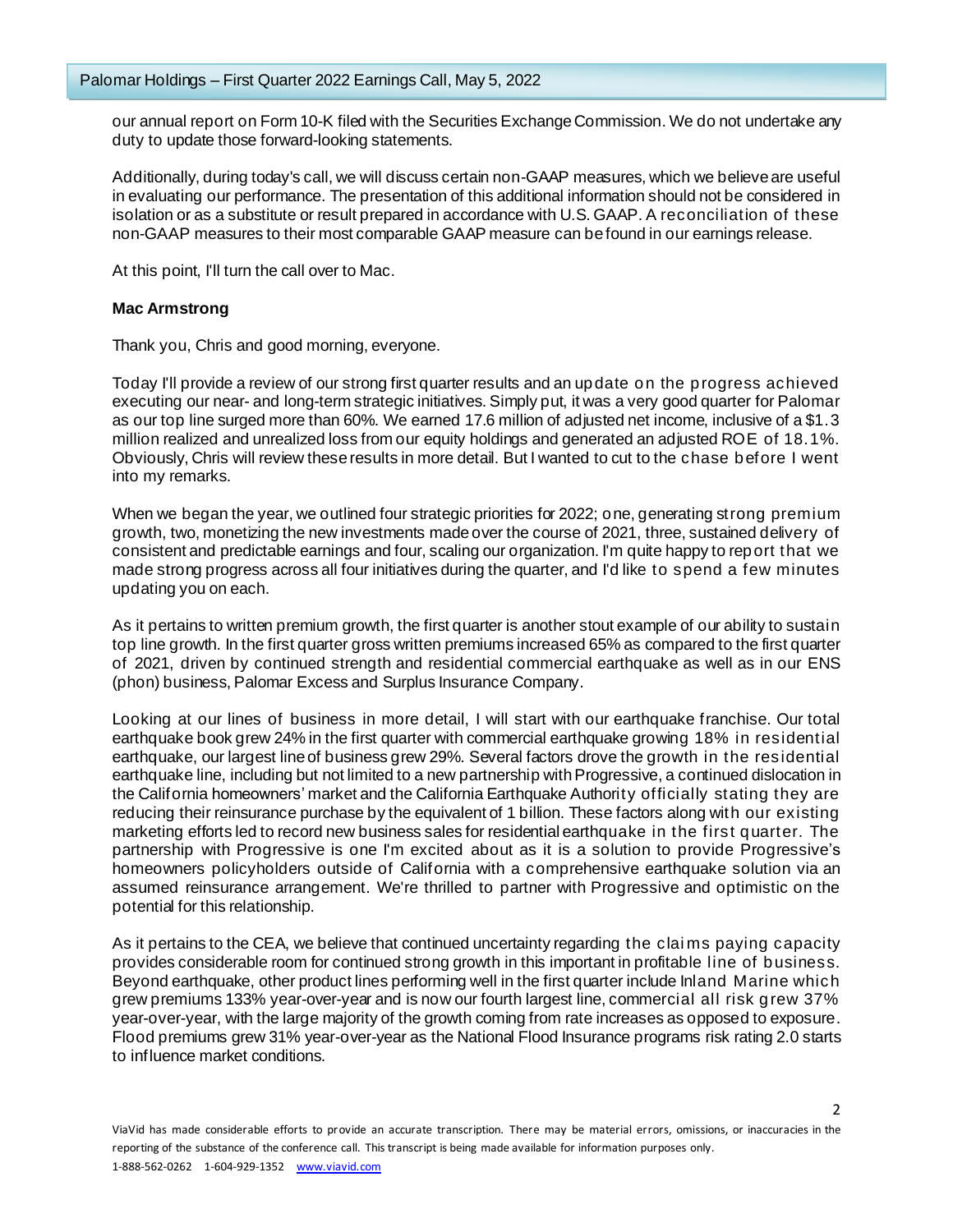As previously discussed, the NFIP rating action will likely generate a material price increase at renewa l, which we believe creates opportunity for Palomar to capture market share as we work through the year. As it pertains to our nascent casualty franchise, our real estate errors and omissions program is a standout as it continues to grow rapidly with year-over-year growth of 151%.

Shifting to our E&S business, Palomar Excess and Surplus Insurance Company had another strong quarter, generating 41 million of gross written premium representing 71% written premium growth yearover-year. Inclusive of our fronting business, the gross written premium was \$67 million.

PESIC growth was primarily driven by its main products, namely commercial earthquake, national layer and shared commercial property and builder's risk. Our recently launched E&S products, including professional liability, excess liability and contractors' liability are beginning to ramp and we expect them to be significant contributors to our growth. PESIC continues to be an important growth driver for Palomar we believe that business can become 50% of our premium over time.

Our second 2022 strategic priority is monetizing the investments made over the last year or so in new products and businesses. Along these lines, I'm very pleased with the initial success of Palomar Front. Launched in September, Palomar Front achieved almost \$30 million in gross written premiums in the first quarter. One of its initial success stories is a fronting program for an innovative cyber-MGA in a world class panel of reinsurers that has gained strong traction in the market and is taking advantage of the remarkably hard market pricing environment in the cyber market.

On the whole, our fronting programs are performing well from an underwriting collateral perspective, and we continue to believe that adding a fee-based revenue stream to our business will further fortify earnings base. Given our strong start to the year, we remain confident in our goal building the fronting business to \$80 million to \$100 million of managed premiums this year.

We're also pleased with the progress that our newly hired underwriters are making as they build their franchises in segments like general casualty, professional liability, and non-catastrophe exposed excess property. While still in their early stages of formation, these businesses will be important growth drivers for Palomar in the year ahead. That said, our focus over the first half of 2022 is to thoughtfully build these businesses while adding the necessary talent, infrastructure and support to enable our underwriters to scale their franchises.

During the quarter, considerable efforts were made in the procurement of quota share reinsurance, distribution network buildout and the development of systems, forms and filings. While the premium generated in the first quarter was modest, we're encouraged with the quality of business bound.

The third strategic priority is focusing on earnings predictability and reducing volatility in our results. While growth is certainly a priority, we're also laser focused on growing profitably and properly managing the risk in our portfolio. Along these lines, we took three important steps during the first quarter to achieve this goal. First, we renewed our aggregate reinsurance program and, in the process, move the floor on our adjusted ROA from 10% to 14%. We believe this program creates real value for our shareholders by essentially collaring the downside of our financial results.

Second, we successfully placed new quota shares for our new professional lines and casualty products. These quota shares allow us to walk before we run, as we conservatively build the books of business for these important new lines. They not only reduce our net limit exposed to an account, and the impact of the shock loss on a nascent book, but also permit us to generate fee income. The architecture of the quota shares enables us to proceed cautiously, and if we write to a 90 combined ratio, generate half of the products income from seeding commissions and half from underwriting, a further demonstration of our focus on fee income and earnings predictability.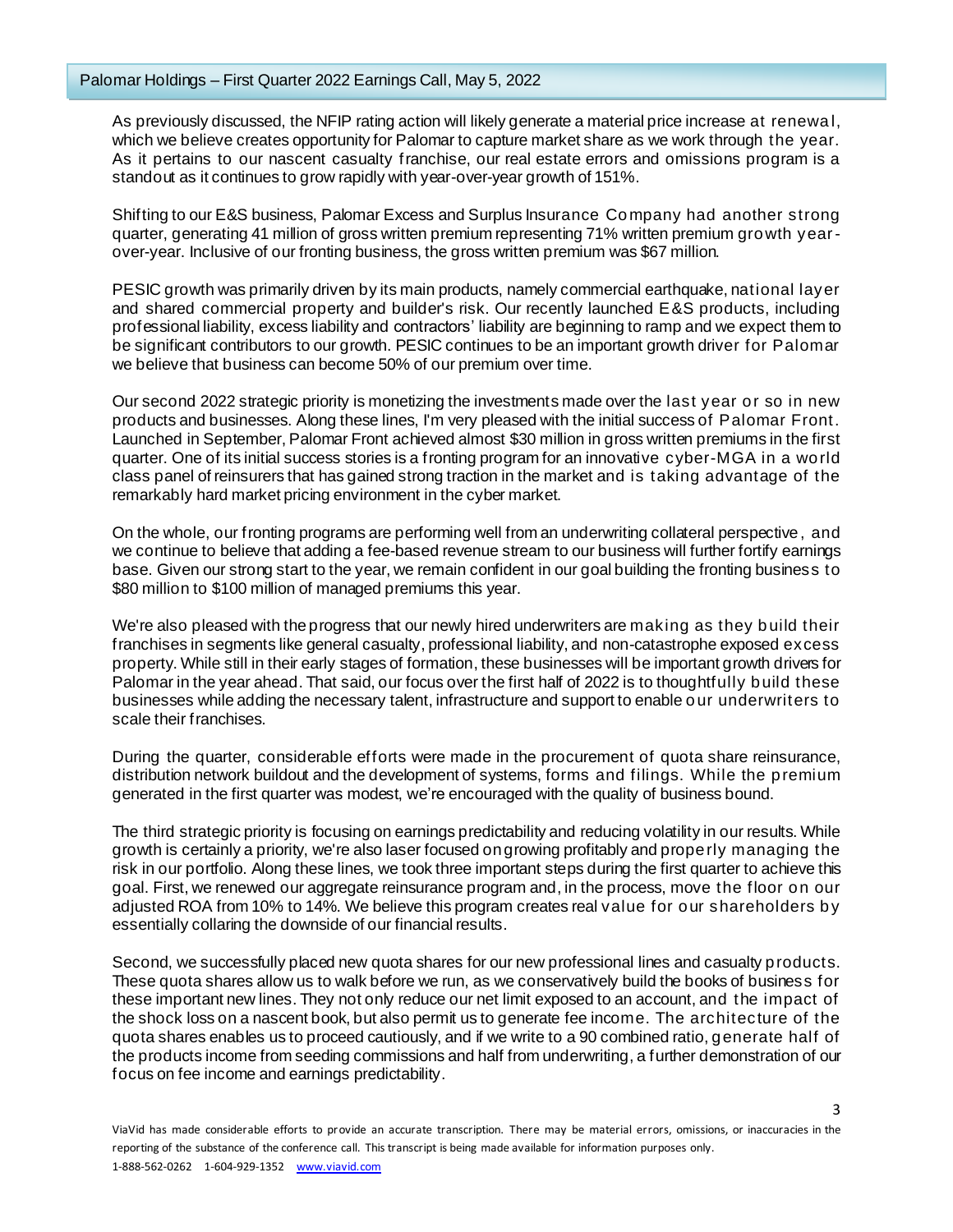As an example, take a professional liability program where we assume 25% of the risk and seed off 75%. We will earn a 10-point margin on 25% of risk that we underwrite assuming a 90% combined ratio. We will then earn a 5 point override in excess of our costs on the 75% of ceded premium, so the majority of our profits come from ceding commission.

Third, we continue to reduce our continental wind exposure. Our non-Texas homeowner's business is now officially in runoff, and we are not growing the exposure of our national layered and shared commercial property business.

Our fourth strategic priority is scaling the organization. What makes our platform so attractive to new hires is that we can offer them industry leading technology and infrastructure, combined with a wealth of talent and expertise that affords our new underwriters the opportunity to build a platform capable of delivering our products and services in the fastest, most efficient way possible. This competitive advantage is a strong selling point to experienced talent in our industry. Our entrance into casualty is being led by market experts with strong track records of success who saw Palomar as an attractive platform to build their businesses.

We continue to bolster the analytical, actuarial, technology and operating expertise to support our growth. Key hires this quarter included Eric Hennen, VP of Analytics who formerly helped lead the property analytics team of a global reinsurance broker and Ben Markowski another actuarial fellow to augment our budding casualty franchise.

As you can see, we've made significant strides executing our strategic initiatives in the first quarter as we strive to position Palomar for sustainable growth, predictable earnings and reduced volatility. At this point, I'd like to spend a few minutes updating you on what we are seeing in the market. From a pricing standpoint, we are seeing sustained rate increases across all lines, and pockets of business where rate increases are accelerating. In commercial earthquake, the average rate increase picked up from the fourth quarter of 2021 as rate increases moved up from approximately 5% to 7% of the quarter. We expect further hardening for the next few quarters in this line of business. As previously mentioned, we are not looking to grow the exposures in our wind exposed national layer and shared commercial property business as we believe we can generate sufficient growth from rate. For this line of business, we experienced risk adjusted rate increases of 22% year-over-year, with over 14% risk adjusted rate strengthening in Q1 alone. This market is becoming increasingly dislocated as the reinsurance market hardens, and we are generally seeing continued rate increases combined with improved terms and conditions.

As it pertains to inflation, in addition to the use of third-party licensed data, we can leverage our builder's risk program that audits construction project on a monthly basis to inform our perspective on the cost of materials and labor. We're incorporating these factors into our underwriting and marrying them with rate increases and higher inflation guards. For personal lines like residential earthquake, we increased the inflation guards from a historical level of 5% to 8% this year. While our casualty lines remain in their infancy, and therefore don't offer much in the way of renewal price increase commentary, we are getting rate increases of approximately 5% to 7% on expiring terms, with certain segments professional lines and general liability seeing greater increase.

Turning to our 6/1 reinsurance renewal, we are currently in the market placing our program, and believe the combination of rate increases and reduction in our continental hurricane exposure portends a successful renewal. While it is undoubtedly a hard reinsurance market, our unique program includes ILS market support remains appealing to reinsurers and ILS investors. We are more than 60% placed at this point and expect to finalize the placement shortly. We will provide an update to the market when the placement is complete.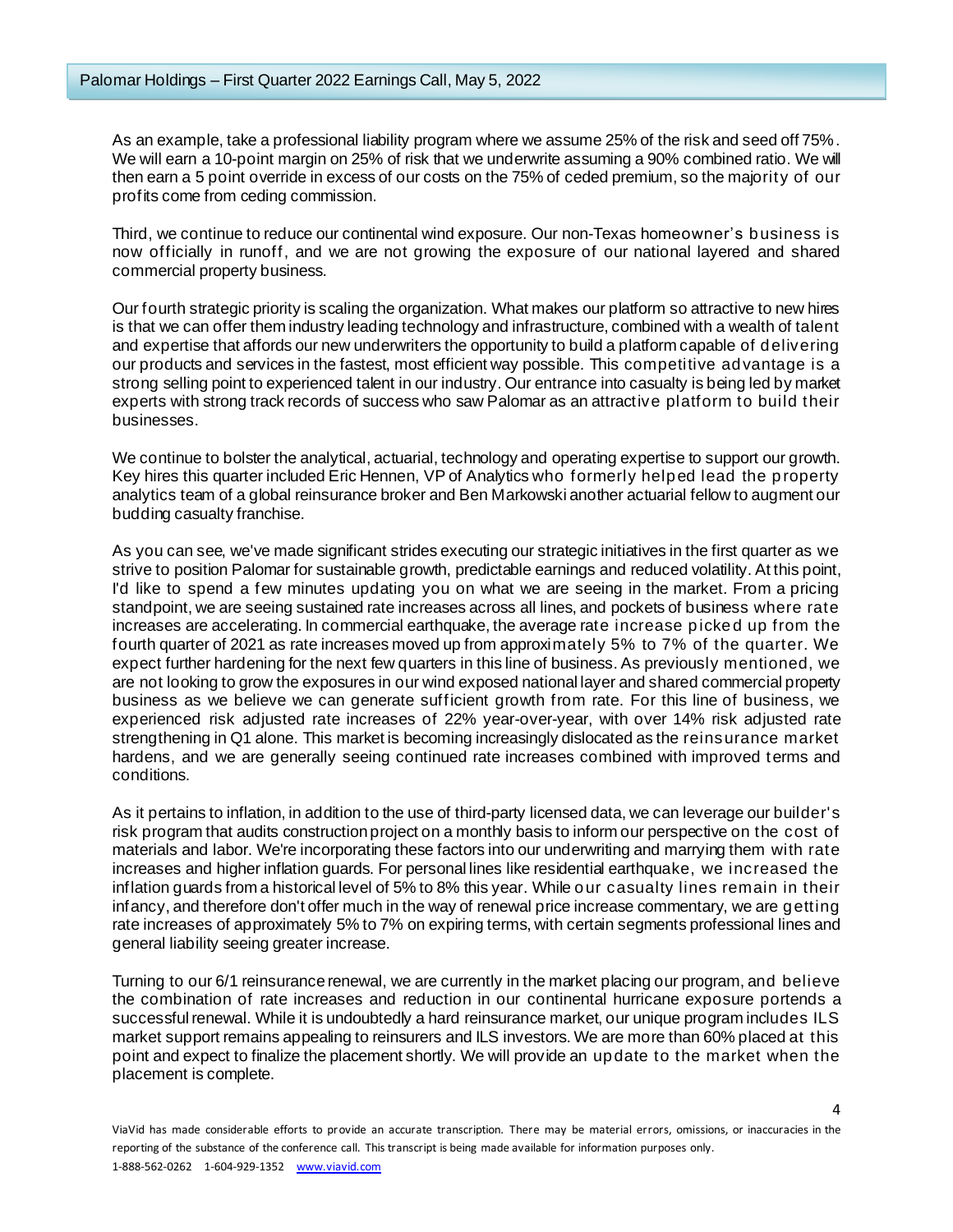Turning to capital allocation, we'll continue to see operating leverage in our business model financial metrics as we scale. Additionally, we are generating cash from operations which provide sufficient capital to fund our growth initiatives, while providing ample room to execute on our \$100 million share repurchase program. As a result, we were active with our repurchase program as we saw and continue to see our shares at levels we believe are undervalued especially in light of the numerous growth vectors in our business, and the adjusted ROE floor of 14%.

To conclude, we're very pleased with our results and the momentum in our business as we look out to the remainder of the year. We are reiterating our guidance for the full year '22 where we expect to generate between \$80 million and \$85 million of adjusted net income representing 54% year-over-year growth, and an adjusted ROE of 19% at the midpoint of this range. This range factors in the additional investments that we need to make in talent systems infrastructure, the current projected cost of reinsurance and the unrealized losses on equity securities in the quarter.

With that, I'll turn the call over to Chris to discuss the results in more detail.

## **Chris Uchida**

Thank you, Mac. Please know that during my portion when referring to any per share figure I'm referring to per diluted common shares calculated using the treasury stock method. This methodology requires us to include common share equivalents, such as outstanding stock options during profitable periods and exclude them in periods when we incur a net loss. We have adjusted the calculations accordingly.

For the first quarter of 2022, our net income was \$14.5 million, or \$0.56 cents per share, compared to net income of \$16.6 million or \$0.63 per share for the same quarter in 2021. Our adjusted net income was \$17.6 million, or \$0.68 per share compared to adjusted net income of \$19.3 million or \$0.73 per share for the same quarter of 2021.

As we compared to the prior year results it is important to remember the impact Winter Storm Uri had on our results for the first and second quarters of 2021. While Uri resulted in favorable net losses in the first quarter of 2021, we did incur additional reinsurance expense or seed written premiums in the first and second quarters of 2021.

Gross written premiums for the first quarter were \$170.9 million an increase of 65% compared to the prior year's first quarter. This continued strong growth was driven by a combination of increases in premiums across our core products as well as gained momentum in our recently entered line such as fronting.

Ceded written premiums for the first quarter were \$89.6 million, representing an increase of 106.5% compared to the prior year's first quarter. This increase is primarily from quota share reinsurance from our new fronting business, as well as increased catastrophe XOL reinsurance related to the exposure growth. Ceded written premiums as a percentage of gross written premiums increased to 52.4% for the three months ended March 31, 2022, from 41.9% for the three months ended March 31, 2021. Our new fronting business was the primary driver of the increase in this percentage, slightly offset by the decrease in X OL percentage compared to last year that included the impact of Uri.

We believe the ratio of net earned premiums and gross earned premiums is a better metric for assessing our business versus the ratio of net written premiums and gross written premiums. Net earned premiums for the first quarter were \$76 million, an increase of 61.6% compared to the prior year's first quarter. This increase is due to the growth and earning of higher gross written premiums offset by the growth and earning of higher ceded written premiums under reinsurance agreements. For the first quarter of 2022, net earned premiums as a percentage of gross earned premiums were 54.7% compared to 51.5%, in the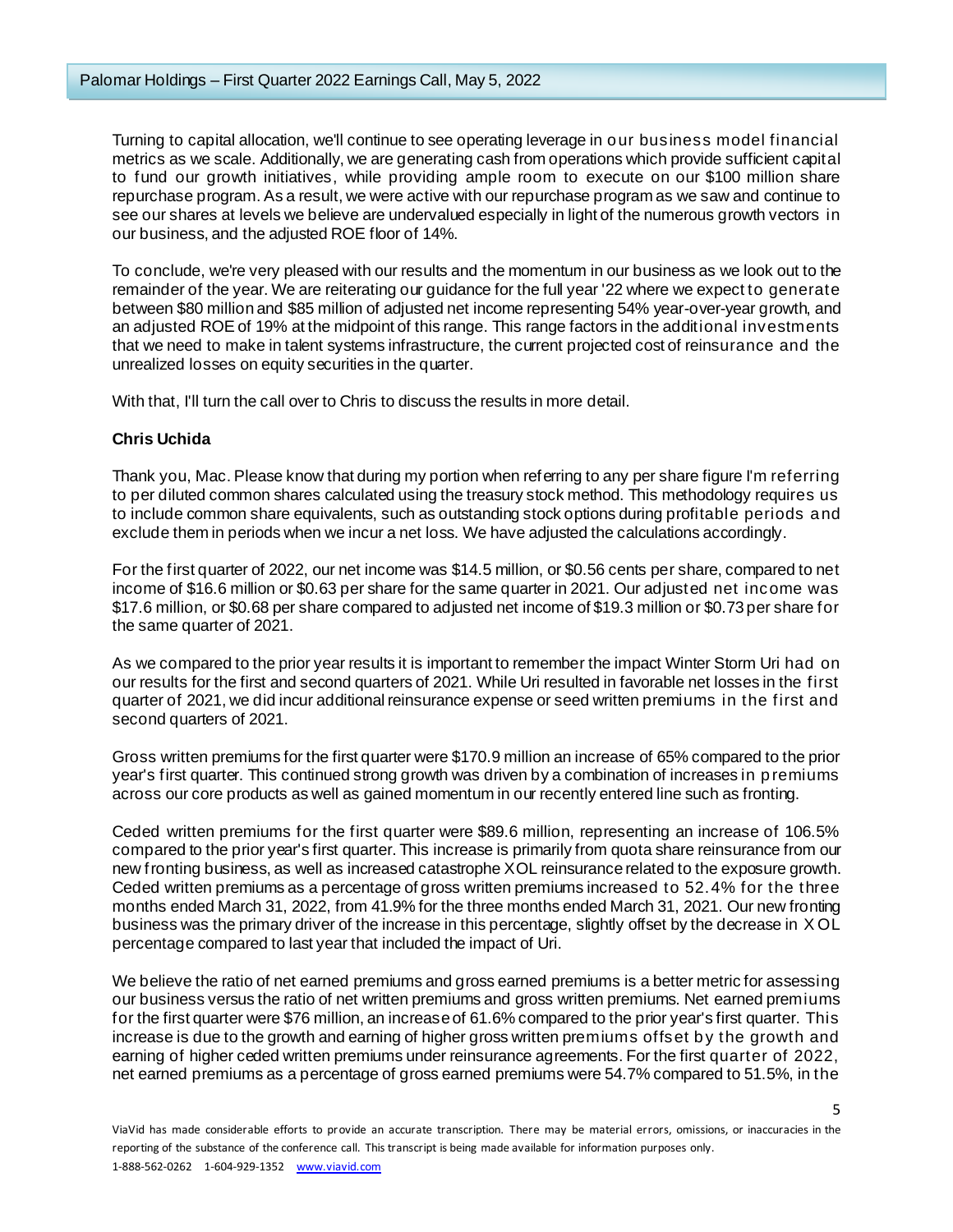first quarter of 2021, and compared sequentially to 55.2% in the fourth quarter of 2021. As previously indicated, the launch and expected growth of our fronting business could push this ratio below 50% on an annual basis, though it will add consistent fee income that will enhance our ROE and bottom line.

Losses and loss adjustment expenses incurred for the first quarter were \$15 million due to attritional losses of \$14.5 million and unfavorable prior year catastrophe loss of element of \$0.5 million. The loss ratio for the quarter was 19.7%, comprised of an attritional loss ratio of 19.1% and a catastrophe loss ratio of 0.6%.

Our expense ratio for the first quarter of 2022 was 56.8%, compared to 69.8% in the first quarter of 2021. On an adjusted basis, our expense ratio is 52.4% for the quarter, compared to 62.7% in the first quarter of 2021 and compared to 55.7% sequentially in the fourth quarter of 2021.

Similar to our net earned premium ratio, we feel it is a better representation of our business to look at our expense ratios as a percentage of gross earned premium. Our acquisition expense as a percentage of gross earned premiums for the first quarter of 2022 were 20.2% compared to 21.2% in the first quarter of 2021 and compared to 22.2% sequentially in the fourth quarter of 2020. The decrease was driven by additional ceding commission from our new fronting business that has netted in acquisition expense and overall changes in our mix of business. The ratio of other underwriting expenses, including adjustments to gross earned premiums for the first quarter of 2022 was 9% an improvement compared to 11.9% in the first quarter of 2021 and compared to 9.2% sequentially in the fourth quarter of 2021. As we continue to invest in talent, systems and our infrastructure, we expect our business to scale over the long term. But I wouldn't be surprised if this ratio was flatter in the coming quarters with those investments.

Our combined ratio for the first quarter was 76.5% compared to 60.4% in the first quarter of 2021. Our adjusted combined ratio was 72.1% for the first quarter compared to 53.3% in the first quarter of 2021, which included the unsustainable negative loss ratio in the first quarter of 2021 from Uri.

Net investment income for the first quarter was \$2.6 million, an increase of 16.2% compared to the prior year's first quarter. The year-over-year increase was primarily due to a higher average balance of investments held during the three months ended March 31, 2022, due to cash generated from operations and by slightly higher yields on our invested assets.

Our fixed income investment portfolio book yield during the first quarter was 2.34% compared to 2. 24% for the first quarter of 2021. The weighted average duration of our fixed maturity investment portfolio, including cash equivalents was 4.17 years at quarter end.

Cash and invested assets totaled \$533.2 million as compared to \$436.7 million on March 31, 2021. For the first quarter, we recognize losses on investments in the consolidated statement of income of \$1.3 million compared to losses at \$739,000 in the prior year's first quarter. We will continue to take a conservative investment approach which may impact our recognized gains and losses from quarter to quarter.

Our effective tax rate for the first quarter was 23.8%, compared to 17.3% for the first quarter of 2021. For the first quarter of 2022, the tax rate differed from the statutory rate due to non deductible executive compensation expense.

Stockholders' equity was \$380.4 million at March 31, 2022, inclusive of the share buyback and unrealized changes to our investment portfolio, compared to \$394.4 million at December 31, 2021. For the first quarter of 2022 annualized return on equity was 15% compared to 18% for the same period last year. Our annualized adjusted return on equity was 18.1%, compared to 20.8% for the same period last year.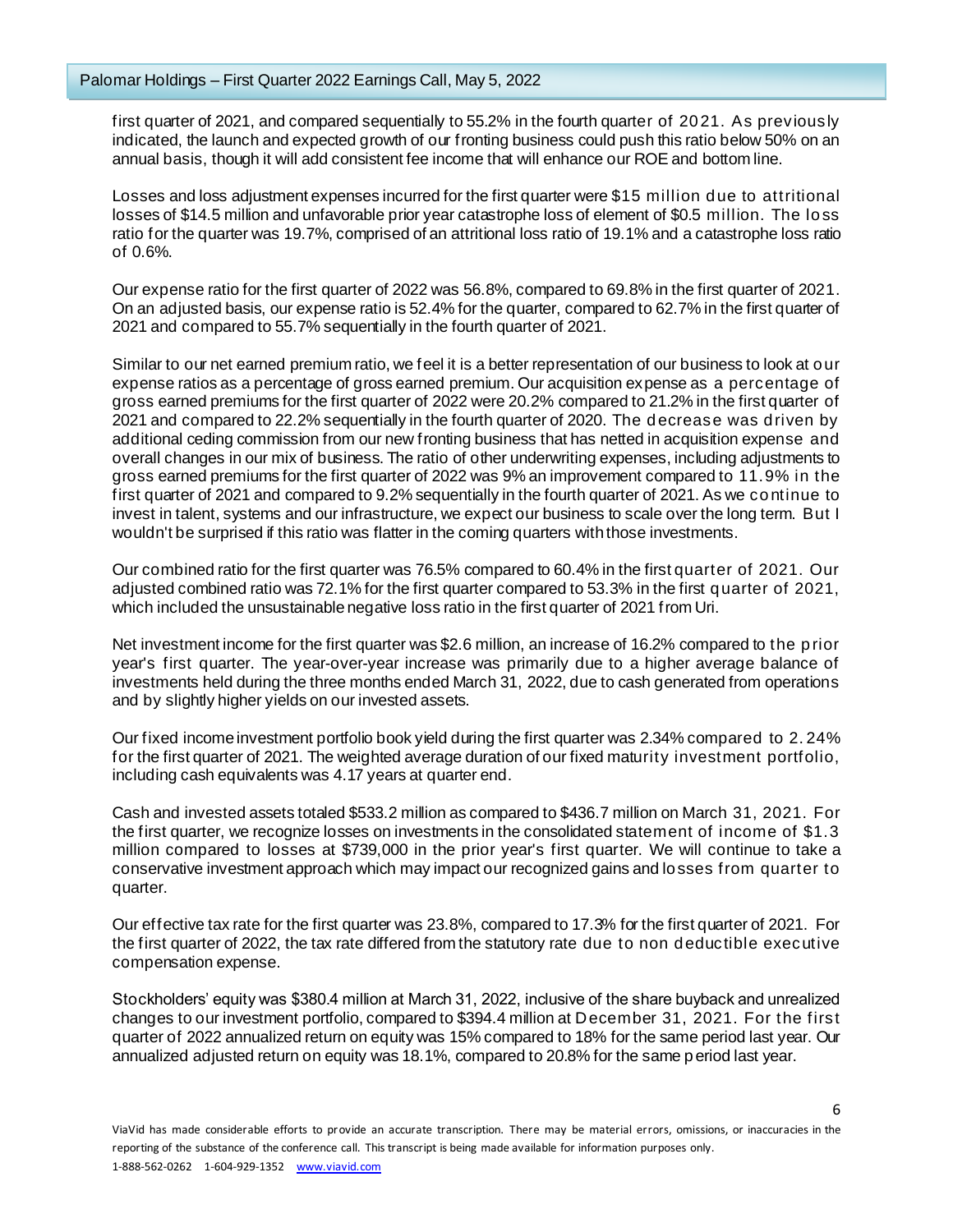#### Palomar Holdings – First Quarter 2022 Earnings Call, May 5, 2022

As of March 31, 2022, we had 25,817,059 diluted shares outstanding as calculated using the treasury stock method. We do not anticipate a material increase to this number during the year ahead. For 2022, we reiterate our previously provided adjusted net income guidance range of \$80 million to \$85 million, representing 54% year-over-year growth, and adjusted ROE of 19% at the midpoint of the range. Consistent with previous guidance, these estimates do not include any losses from major catas trophic events. As a reminder, we expect the continental U.S. wind projected net average annual loss or net AAL of approximately \$6 million as of September 30, 2022, the peak of wind. This net A AL is an industry metric used to assess continental hurricanes and severe convective storm exposure.

During the quarter we repurchased 219,061 shares or \$13 million worth of shares under our previously announced two-year \$100 million share repurchase program. We have approximately \$87 million remaining under the authorized program. While we are not pivoting from our established growth strategy, we view our current shares as undervalued, and we will take an opportunistic approach to share repurchases under this program. While our goal of investing for profitable growth remains our core focus, we believe the share repurchase program is an appropriate use of our capital in order to increase long term shareholder value. This bifurcated capital allocation strategy reinforces our confidence in the strategic direction of the Company for long term growth.

With that, I'd like to ask the Operator to open the line for any questions. Operator?

# **Operator**

Thank you. Our first question comes from Matt Carletti with JMP, please proceed.

# **Matt Carletti**

Thanks. Good morning.

Mac, I wanted, first question you made a mention about the recent actions taken by the CEA I was hoping you could expand on that. One, I just want to make sure I'm understanding it right that is the thought that by buying less reinsurance more assessment risks just to the member companies, and therefore they're going to be less eager to sell a CEA quake policy, and two is, I saw the news, it was rather late in the quarter and how much of that—are you seeing any of that yet? Or is this something you expect impact results as we go forward?

# **Mac Armstrong**

Hey, Matt, good afternoon, good morning depending on which coast you're on.

Yes, it's a great question and I think, first and foremost, you're right, it was—the actions of the CEA were later in the quarter and the declaration of the reduction of around 1.2 billion of claims paying capacity, really hadn't taken full root in the market in the first quarter and I think the market, frankly, is still digesting it. As it pertains to the participating insurers, I think what it does do is create a circumstance where there is less claims paying capability, which means there's a higher potential assessment applied to them and as you recall that would mean that they had to put more capital up, but also it means they're likely to be more inclined to find alternatives to the CEA.

There was a decree in December, which did allow participating insurers to explore alternatives in conjunction with the—to the CEA and in conjunction with the mandatory offer. Long story short, we t hink this is something that will really probably impact or extend the growth in this line on a prospective basis vs. this year into next year and when you marry that with just overall dislocation in the California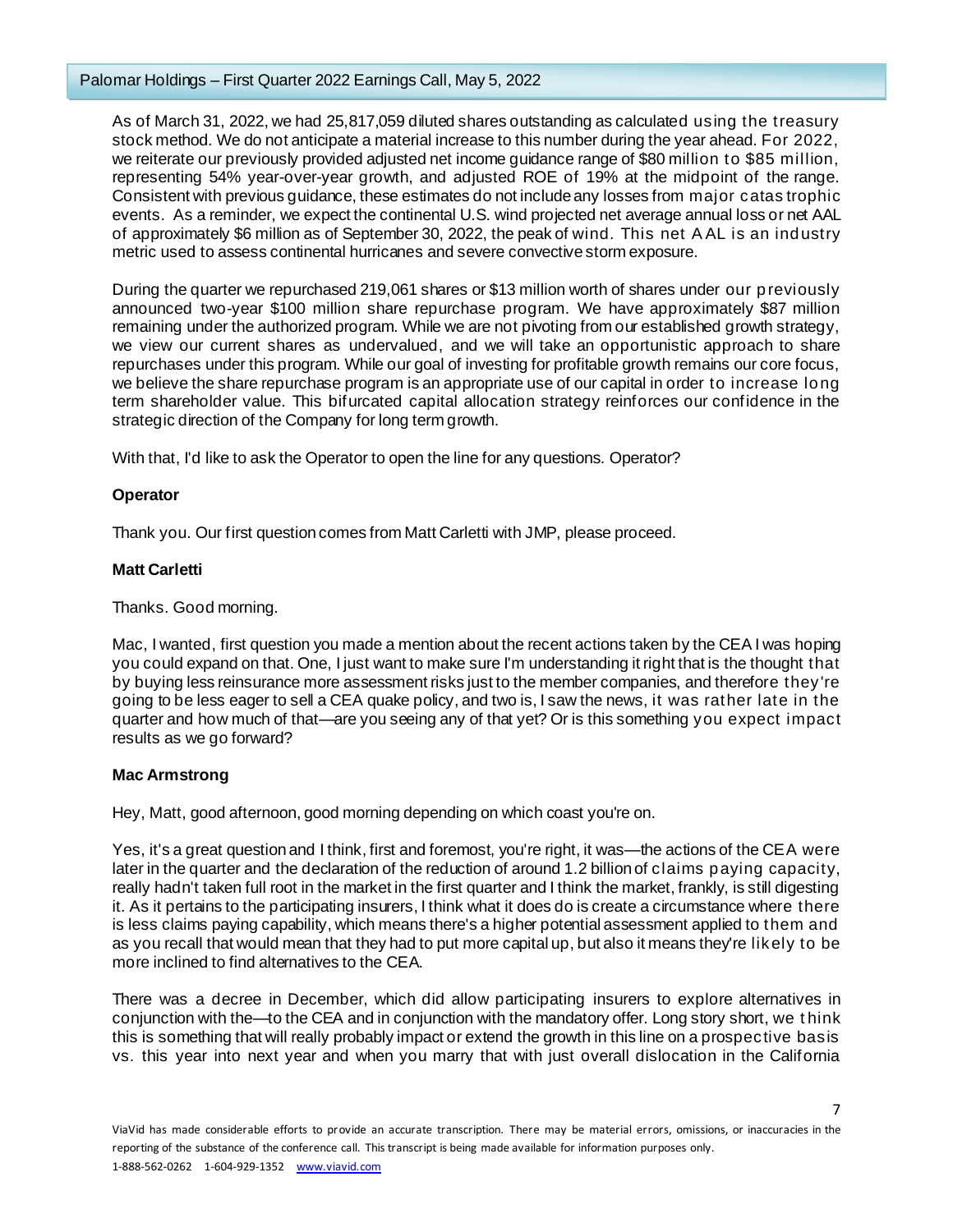homeowners' market, which we've talked about, it's a nice catalyst for extended growth for an indefinite period of time.

## **Matt Carletti**

(Multiple speakers). Yes, sure. Go ahead.

## **Mac Armstrong**

Oh, sorry. I think the one thing also that the claim's paying capacity does potentially impact is just the ratings of the CEA and I think Fitch took some action. There has not been others, but that could also lead to a bit more tumult too. Sorry.

## **Matt Carletti**

Thanks, again, it's great.

There's one quick just numbers follow up, maybe for Chris, we saw you broke out the Palomar Front premiums as a separate line this quarter. Can you just remind us what—I think last quarter, Q4 was kind of its first full quarter of operations? What was the gross written premium in Q4 for that business?

## **Chris Uchida**

Yes, it was modest in Q4. I don't think we've disclosed the exact number of what that was yet. But I'd say less than \$5 million in Q4 of last year and last year in the other bucket? It was modest.

## **Matt Carletti**

Yep. Okay, great. Thank you for the answers. Appreciate it.

#### **Mac Armstrong**

Thanks, Matt.

# **Operator**

Our next question comes from Pablo Singzon with JP Morgan, please proceed.

# **Pablo Singzon**

Hi.

The uptick in your loss ratio was a bit higher than I would have thought and I assume a lot of that was driven by the new lines you're writing. Was there anything unique about this quarter? Are the losses of the new lines consistent with your expectations? I guess given that they're growing faster in those lines, I was hoping you could provide some perspective on how that loss ratio could progress over time. Thanks.

# **Chris Uchida**

Thanks, Pablo. Yes, no, that's a great question. When we look at the loss ratio, it's important to remember a few things. First and foremost, our business is still anchored by the binary lines, by Hawaii Hurricane, our earthquake lines are relatively binary and obviously not contributing to the attritional loss ratio. If you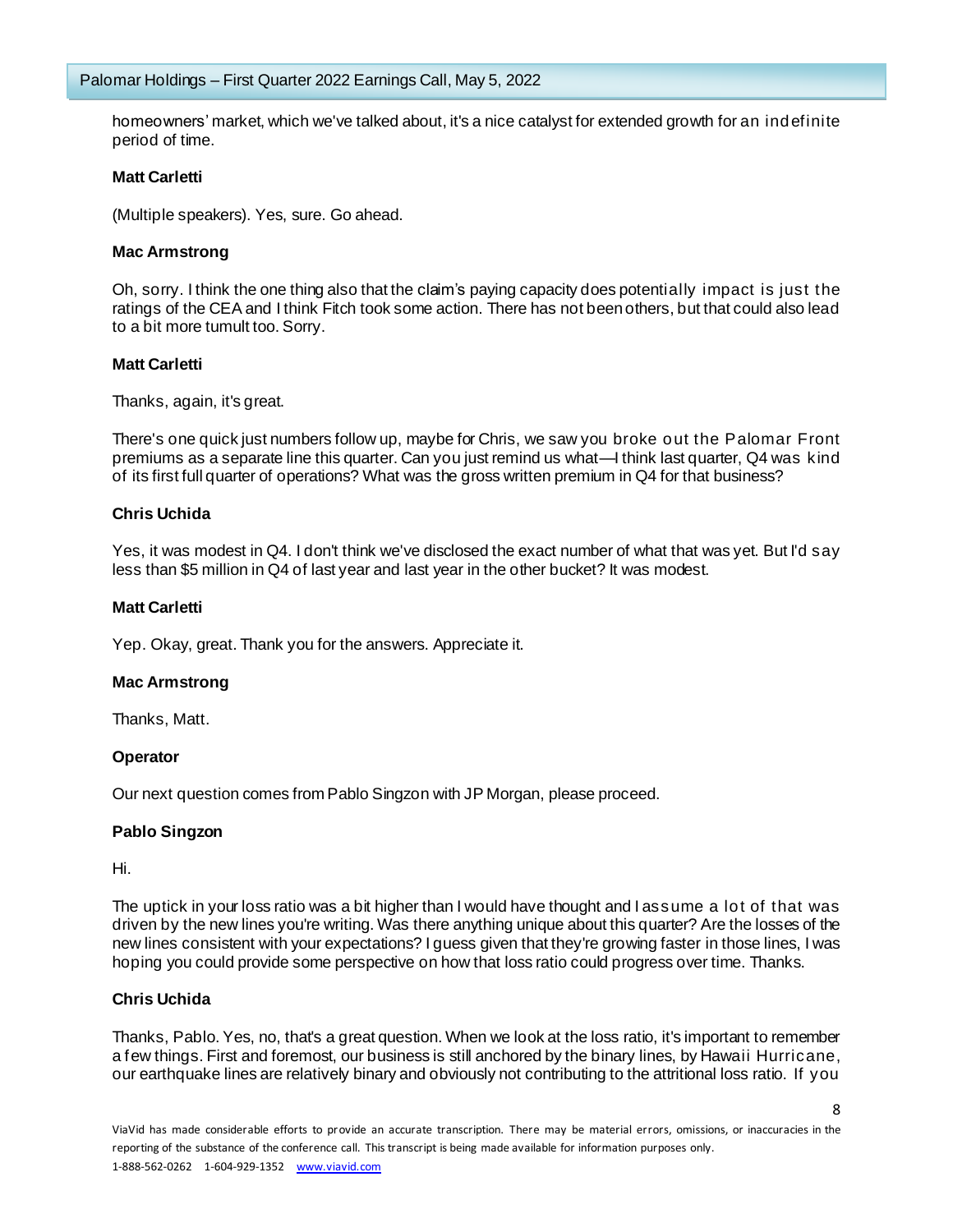exclude the fronting premium from that, that book has remained relatively consistent, about 55% of that premium is still from those binary lines, and about 45% of the premium is from the lines of additional loss. It hasn't changed the dynamic too much.

It's also important remember anything about fronting does not add anything to the loss ratio, or to the veteran premium, the only thing that really does is it kind of reduces the acquisition expense. We also want to think about the loss ratio, it's important to note that these lines are still very profitable lines; these are lines that we're comfortable with.

When you look at it these—obviously, we've said this before, as long as they're sub-100, they're accretive to the ROE and the bottom line. But when you look at it on a gross basis, and you look at Q4, and these lines, we're writing probably around a 40% loss ratio in total. Still very profitable lines of business, specifically, on the first quarter, obviously, it is up a little bit from where it was in Q4. I think if you remember, our adjusted number for Q4 was about 15.7%. I had indicated that I expect that to go one to two points a quarter up, but on an annualized basis, I expect it to be around three to four points up for the year. This is well within that range, and we're very comfortable with where it's at.

I do also want to reiterate that generally, the first and second quarter of the year are a little bit heavier for us, we are exposed to hail, and other exposures that definitely are higher in the first few quarters of the year. It is potential for that number to decrease or stay flat for the year, but when I look at it on an annualized basis, three to four points up is well within the range, it's probably a little higher sequentially than the call one to two points that I had indicated, but well within our comfort zone. With that I d on't expect it to move a ton further into the year, it could be lower, it could be higher, but I would expect that three to four points on an annualized basis to be a good target for the full year results.

#### **Mac Armstrong**

Yes, Pablo, this is Mac and Chris described it well, but the only thing I would add is if you look at the lines that are major contributors, it tends to be the specialty homeowners' book and as a reminder that a good portion of that specialty homeowners' book is going into runoff. When you combine the fact that it's going into runoff, I think that adds some stability to what Chris is talking about in maintaining it in that plus or minus three to four points year over year. But then also that is--this tends to be seasonally aberrant. There's higher PCS activity in the first and second quarters of the year. We think it's well confined and moreover, the newer lines, casualty real estate, D&O and flood are within our targets and frankly performing better than the expected loss ratio.

#### **Pablo Singzon**

Yep, thank you for that.

A follow up, a numbers question here. How much fee income did the fronting produce in the quarter? Thanks.

# **Chris Uchida**

We haven't broken out specifically what that fee income is, obviously we wrote about \$30 million. We are earning that premium in earning that fee; I would say it's generally going to be plus or minus around that 5% range. You can do the math on depending on when that came in the quarter and how you're earning it. But no, so we'll take that, let's call it 5% fee over the next 12 months from when it was written. We haven't disclosed the specific number, but the one thing you can note, when you look at it sequentially, and you look at the acquisition expense on a gross earned basis, it was about 22% in Q4, and that has decreased to about 20% in the first quarter of this year. You can kind of see that ceding commission or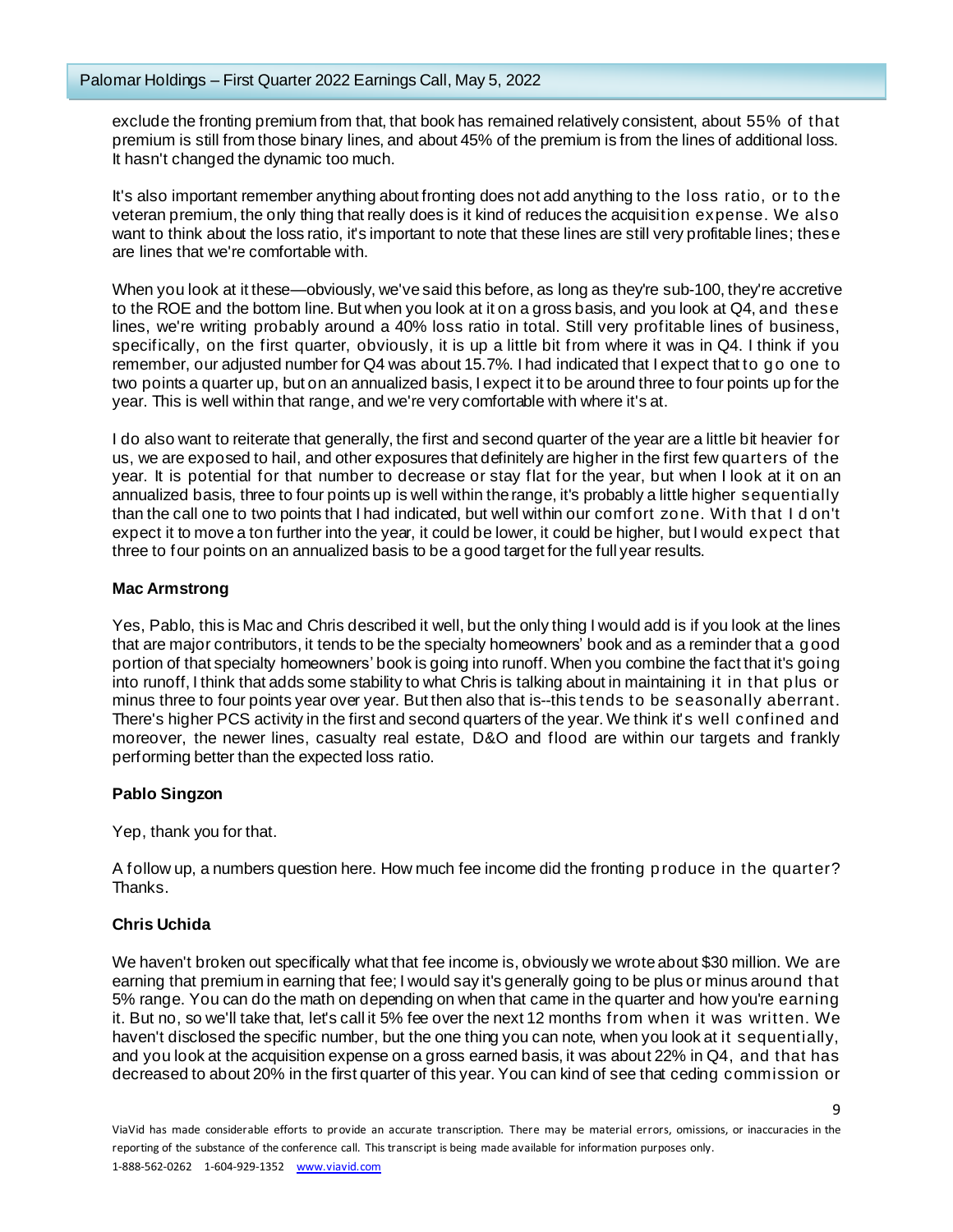additional ceding commission run through and that's really driven by the fronting premium. There's a little bit of mix differential from quota shares on the other attritional lines of business, but the main driver is that fronting premium or that fronting ceding commission, lowering the acquisition expense.

#### **Pablo Singzon**

Got it, thanks Chris.

## **Operator**

Our next question comes from Mark Hughes with Truist Securities, please proceed.

## **Mark Hughes**

Yes, thank you.

Could you talk about the capital situation, you talked about your bifurcated strategy, you're obviously growing very rapidly and buying back some stock. How much more room do you have in terms of your current capital base? Obviously with your returns being pretty high that's adding to it. Just some thoughts about your runway from here.

## **Mac Armstrong**

Sure, Mark. This is Mac and I'll take a first crack at it and Chris can chime in.

I think in the first quarter, we bought \$13 million of stock back and that was in conjunction with the \$100 million share repurchase program that we authorized, that's over a two-year period of time. Kind of on a \$50 million run rate, if you would, but that's also a reflection of where the stock was trading and the values that we saw.

I think it's important to point out that holding aside the unrealized changes in the investment portfolio we still generated increased surplus on a pure cash flow basis. Our net income was \$17.6 million, and we bought back 13 million of stock. I think we're going to want to continue to build our surplus, opportunistically buyback stock as we see it present itself and then where we are writing right now from the net premiums earned a surplus basis, we still feel that we have ample capital to do both those things. There's certainly cushion to grow free cash flow, buy back stock opportunistically and not have our growth plans impeded at all.

# **Chris Uchida**

Specifically on numbers that Mac was talking about, on our ability to write premium, trailing 12-month basis, net written premium to any capital, it was a little bit higher than it was last quarter. It's about 0.85x right now, but still well within the range. If we were purely a cat company, we would have said that we will be comfortable riding up to a one to one, but with the growth in other lines that are not as cat exposed, some of the attritional lines, whether it be inland marine, whether it'd be the casualty lines that are longer—can have a longer tail, we definitely feel comfortable going over that one-to-one ratio. We still have ample capital room from a net written premium basis to grow the premium base and still look at buybacks opportunistically at the share price still, as we feel a little undervalued.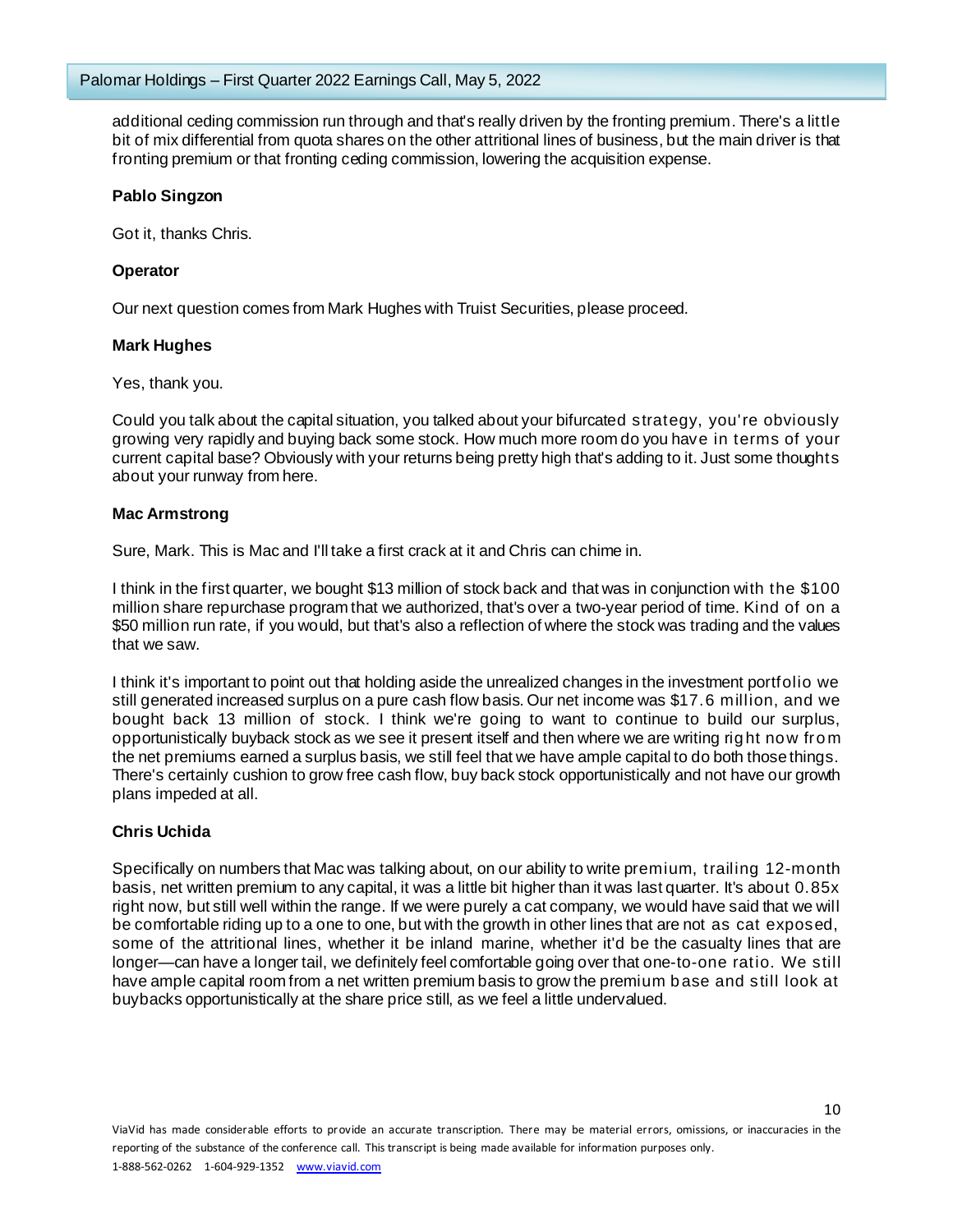# **Mark Hughes**

Then, from the cyclical standpoint, Mac, you pointed out that the pricing increases were sustained and accelerated in some cases. When you say sustained, are you saying sustained at the same rate of increase? Or are you seeing any kind of deceleration there seems to be a bifurcated, to use the word, discussion about that, whether there's some deceleration or sustained or acceleration. A little more on that would be helpful.

# **Mac Armstrong**

Yes, absolutely. I again, I think it is sustained, or excuse me, it's sustained in certain products, it's accelerated others, it really is bifurcated. The segments of our book where it's you're still seeing increases, call it 5% to 7% tends to be the newer lines like the casualty lines.

That being said, there are within the casualty segments pockets where you're getting better increases in that 10% to 20%, a GL package they may have some auto exposure, for instance, or subclasses within there, that's had higher loss activity. For us, where we're seeing it accelerate again is in earthquake and the commercial All Risk so that what we call our national layer and shared property program. That's where we're seeing accelerate and then I think what you have in the residential business earthquake, we are increasing our inflation guards; we are using our E&S company more effectively, especially for higher value accounts where we can get, again, better risk adjusted returns. It really is product specific, bu t we don't have any line within our portfolio where rate increases are flat; we are seeing it either up modestly, consistent levels or accelerating.

# **Mark Hughes**

Why the acceleration in commercial quake?

# **Mac Armstrong**

It's capacity. The hardening reinsurance market and therefore, there's capacity limitations, or the cost of risk transfer is higher than the prior year. It's probably more pronounced in kind of the mid size to large commercial accounts and they're probably a catch up in small commercial accounts that you'll see. But as I mentioned, on the call we went from an average rate increase of 5% in the fourth quarter to 7% plus in the first quarter and that was a reversal of, I guess, probably three, four quarters of decelerating rate increases. I don't think that's going to reverse back. I think we're going to continue to see acceleration of rate increase.

# **Mark Hughes**

Thank you very much.

# **Operator**

Our next question comes from Dave Motemaden with Evercore ISI please proceed.

#### **Dave Motemaden**

Hi, thanks.

I just had a question just as a follow up for Chris, on the attritional loss ratio, continuing to hold the outlook of it being up three points to four points for full year 2022 versus 2021. I guess, could you just remind me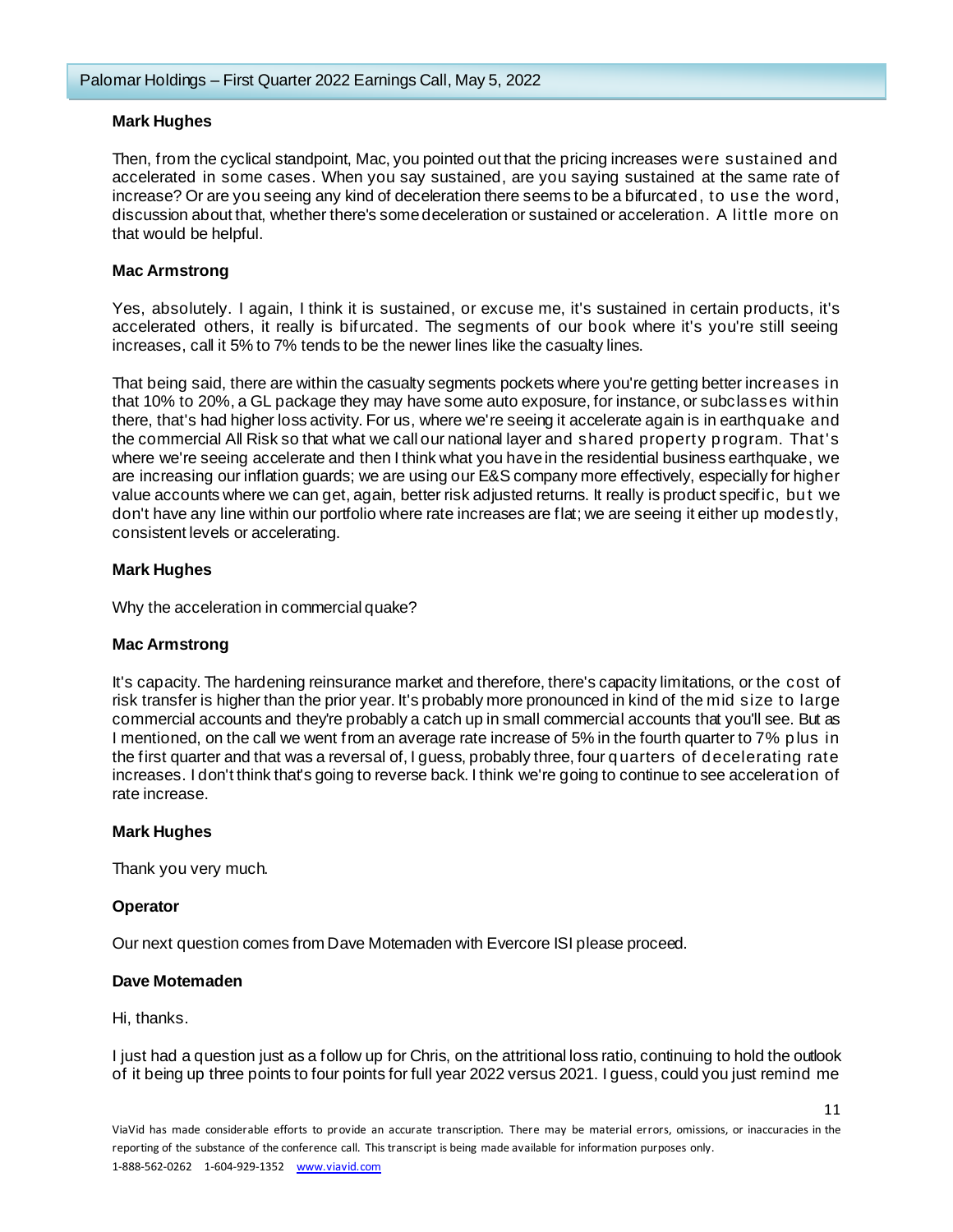what base I should be using? Because I know there were some exited lines that were—that are obviously gone now that impacted the ratio last year. I wonder if you could just help me out on that point.

# **Chris Uchida**

Yes, so the right way to think about the base or the way I think about the base is when you look at the fourth quarter of last year, the blended or the adjusted loss ratio, after you back out the admitted all risk book that we were running off last year, and then we did still have some losses from in the fourth quarter, that blended loss ratio—or the adjusted loss ratio, excuse me was about 15.7%. For me, that's my starting point sequentially, as the book evolves, and I think about where it's going to go for 2022.

On an annualized basis, I think that's going to be up three points to four points for the full year and previously I'd also said that I'd say even I think about that sequentially that can be one point to two points a quarter, but also—I'd also say is that can be plus one a quarter or minus one a quarter and still kind of be within that comfort range. I think the number this quarter was definitely within that range. I think that it's a little bit higher than we'd like to see but well within the comfort zone, especially when you think about Q1 and Q2, being a little more volatile for our attritional lines. When we think about that tor-hail season in Texas, where we still have a large portion of our specialty homeowners' book inland marine, it does also have a little bit of exposure in there. Nothing surprising in that number and I think definitely something that we can still feel comfort about blending to those three points to four points up from that 15.7 that I talked about a little bit earlier, for the year.

## **Dave Motemaden**

Got it. Thanks.

Mac, I guess just kind of a related question on just your loss trend assumptions and if you made any changes in the quarter in response to the inflationary environment on some of the short tail lines?

# **Mac Armstrong**

Yes, it's a good question, David, I think on the short tail lines, the loss trends we think we have a very good sense of inflation whether it be how we are incorporating our third-party data analytics with our frontline information that we're getting from our builder's risk book. What we are doing is measuring and accurately gauging the ITB and making sure that the base level exposure is accurate and that's where we use those data sources, both third party and proprietary and taking what we're seeing in builders risking and using them for specialty homeowners. Then we're overlaying an inflation guard; then we're overlaying rate increases. It's kind of a three-prong approach.

I guess it's a long-winded way of saying that we feel that we have the right loss fixed in based on the utilization of those three tools. Then as we look at things going forward, we can continue to use the E&S company for potential certain selected residential risks to be even more nimble, so to speak, and not be reliant on Insurance Department approval for certain rate changes and that's probably most relevant for residential quake, hurricane and those short tail lines you're touching upon.

#### **Dave Motemaden**

Got it, okay. That's great color, thanks. I appreciate that.

Then if I can just sneak one more in, the adjusted expense ratio at 52.4, that was definitely better than I had thought, just wondering the sustainability and future improvement in that from these levels. I think, Chris, you made some comments that the underwriting—the other underwriting expense ratio would be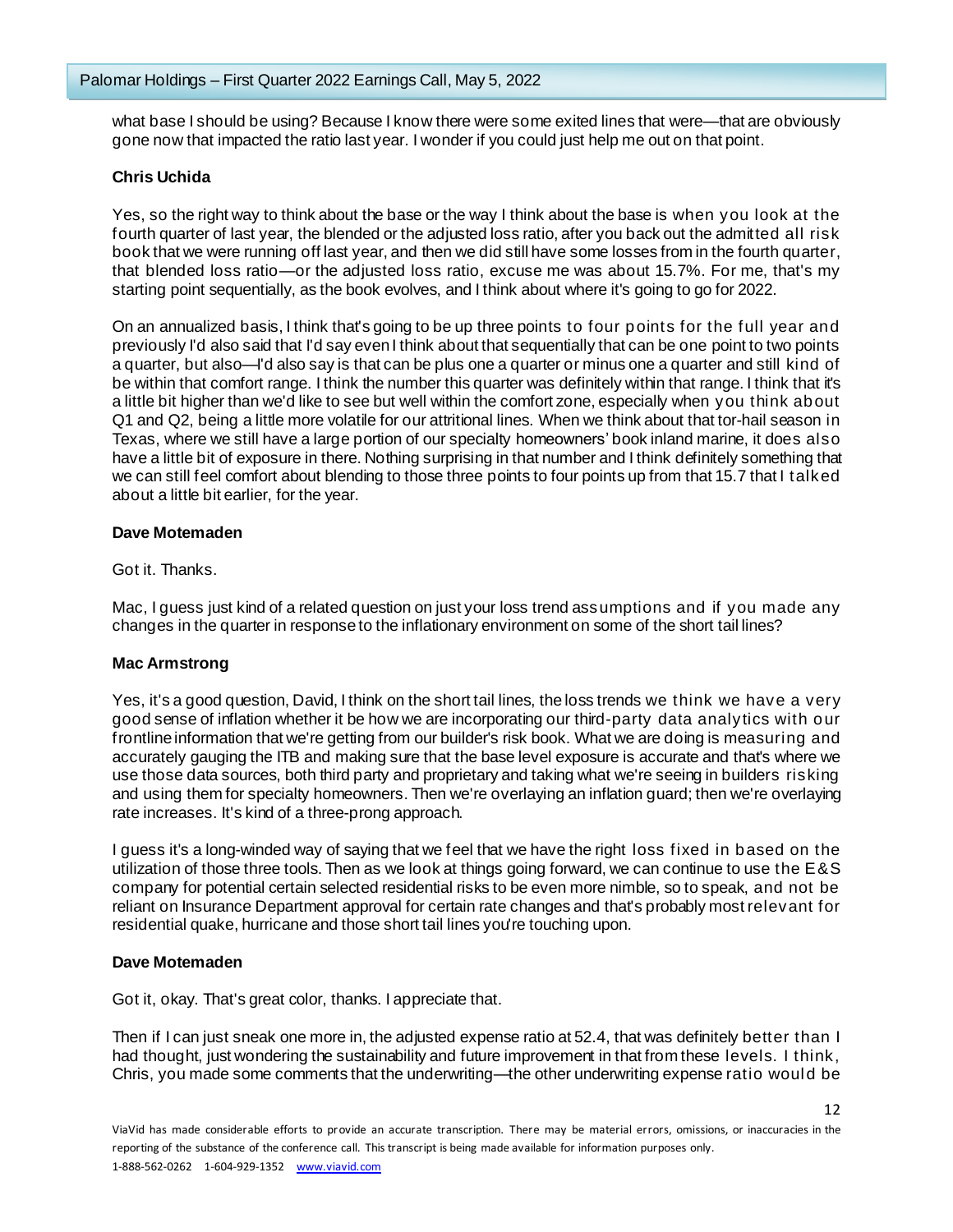flattish for the rest of the year. But I guess how should I think about the acquisition ratio as you ramp up the fronting business over the course of the rest of the year?

## **Chris Uchida**

That's a great question. When I think about the other underwriting expense, I go back to my commentary in Q4 or for Q4, I definitely said that it could potentially be flat to up. It improved a little bit this quarter. We are still seeing some good dynamics there and like I said on the prepared remarks, I wouldn't be surprised if it was flattish for the near-term quarter, so maybe a quarter or two, but I definitely expect it to still improve and definitely improve compared to last year.

Then on a long-term basis, I definitely feel that there is still plenty of potential in the other underwriting expenses for margin expansion, and to scale the organization. But a good lead in into the near term, I do expect to see more or faster improvement on the acquisition expense ratio, and that is really driven by the fronting premium. You saw it this quarter, especially compared to last year on a gross basis I talked about a little bit earlier. Acquisition expense in Q4 on a gross basis was 22%; it's 20% in Q1. I would expect that to continue to improve. I would expect to see continued improvement in the near term from the fronting business, seeding commission driving down acquisition expense and expect to see that throughout the remainder of the year. Especially as Mac talked about, we would like to get to \$80 million to \$100 million of fronting premium; we wrote 30 in the first quarter. I think we're on track for that, but with that premium, I expect the acquisition expense ratio to improve faster than the other underwriting expenses, but I do still expect long term improvement in the other underwriting expenses.

## **Dave Motemaden**

Right. Thank you for the color.

## **Operator**

Our next question comes from Meyer Shields with KBW. Please proceed.

#### **Meyer Shields**

Great, thanks very much for taking my question.

Mac, you talked about raising the inflation guard to 8%. Can you let us know I guess what the filing requirements and status of that is? I guess the second related question, is in the current environment, is 8% enough?

#### **Mac Armstrong**

Hey, Meyer, yes, that's a great question. Fortunately, there's no filing requirements associated with, or approvals associated with that so we can implement it. I do think 8% is enough, because you have to remember, this is for like residential earthquake. We have had a 5% inflation guard in place s ince we formed the company. If you think about a policy that was bound in year one of operations, and we average 90% plus policy retention for that line, you will have something that's since it's initial bind, the underlying TIV and the underlying exposure would have increased by more than 50%.

Furthermore, what we do is when we underwrite and price that risk, we take the greater of our estimate or the associated homeowner's policy. We take—we rely on the homeowner's policy estimate or our own to determine what is the base TIV. Then we also, again, manage the portfolio; we're constantly looking at using a tool like that, from CoreLogic and our own, what the underlying replacement cost is in the market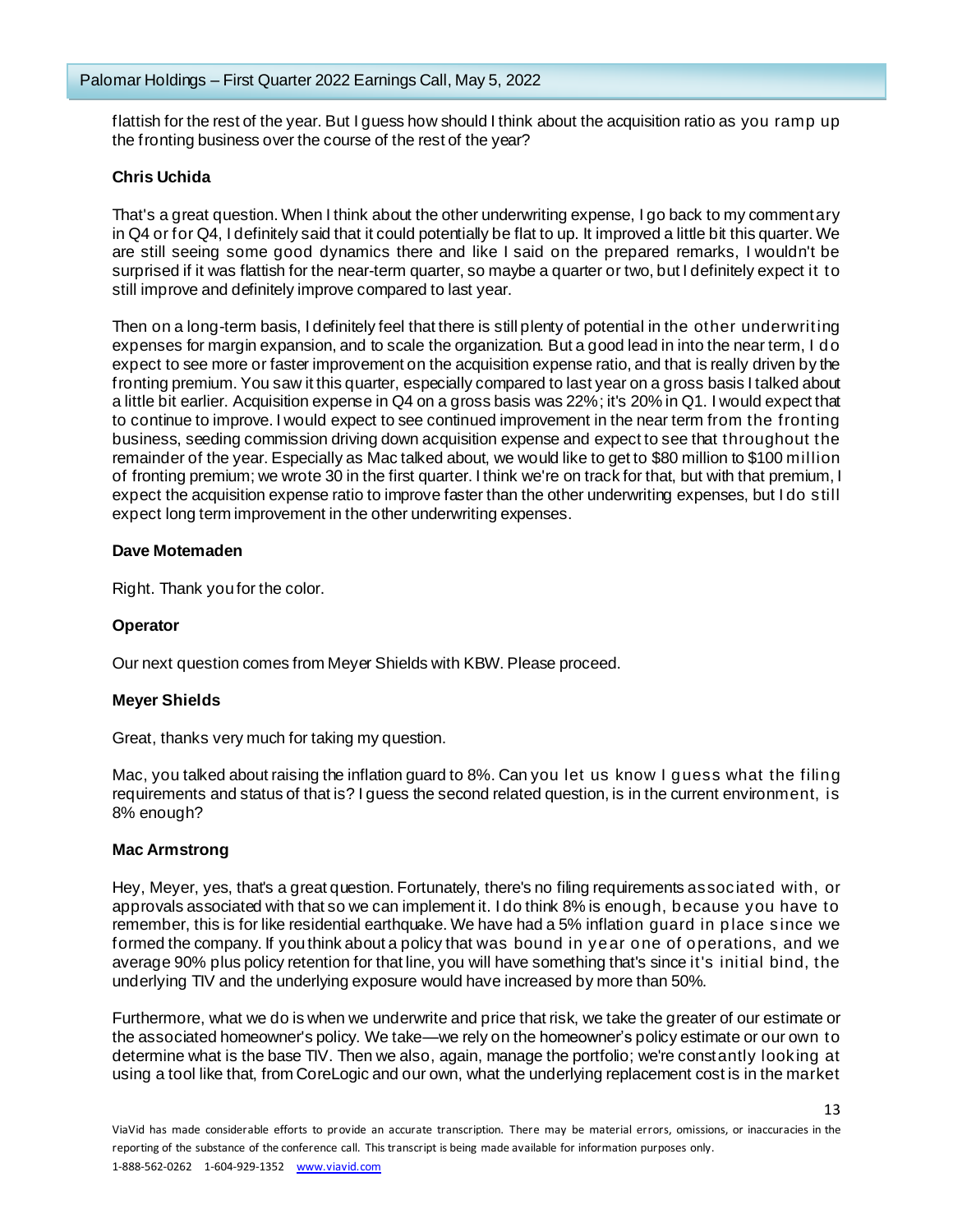and overlaying that again, that's how we can guard based level against the homeowner policy to calibrate. That's a very long-winded way of saying we think the 8% inflation guard is sufficient. But this is a tool that we've had in place well before 2021 and 2022 inflationary pressures start to rear its head.

## **Meyer Shields**

No, that's okay. Look, the answer is more than welcome, so that's great.

Next question, I guess, and I apologize if I missed it, I was looking for an update on new money yields on the investment portfolio compared to book yields. Particularly because I assume that most of your investment portfolio is fairly short tenured.

## **Mac Armstrong**

Yes, you're right, it is fairly short tail. Especially when you start thinking about the growth, from fronting premiums just to go with the investment portfolio. The new yields that we're seeing right now, around 3.8% or so compared to historical yields of a quarter; there is a pickup and it's obviously it's not at the expense of security. The credit risk remains identical. We think that is a good thing for us long term, but Palomar makes the majority of its money through underwriting, and it always will. But that's not a bad, I guess tailwind to half.

## **Meyer Shields**

Yes, it's hard to see the downside.

One last question, if I can. Did you discuss how the fronting premium production in the first quarter compared to your expectations?

#### **Mac Armstrong**

Sure, we—it exceeded our expectation we said we wanted to do \$80 million to \$100 million, and we f eel very good about that number. As I mentioned in my remarks, we have one large deal with a very reputable and strong performing cyber-MGA that has a terrific panel of reinsurers, are basically funding for those reinsurers. As you know, Meyer, the cyber market is very hard and the rates that they are seeing there exceeded our initial expectations. The one thing that I would temper that with is when we put a lot of these programs together, we do put premium caps on them, because we want to be mindful of collateral and not overextending our exposure. But when you have rates that are 50% to 100%, up, depending on the size and the count, the underlying PIF is meaningfully less than we thought. That's a nice dynamic to have. We are exceeding our protections, on the fronting side, and we have a nice pipeline of deals that we think will help us build this into a nice franchise.

#### **Meyer Shields**

Perfect. Thank you so much.

#### **Operator**

Our next question comes from Tracy Benguigui with Barclays, please proceed.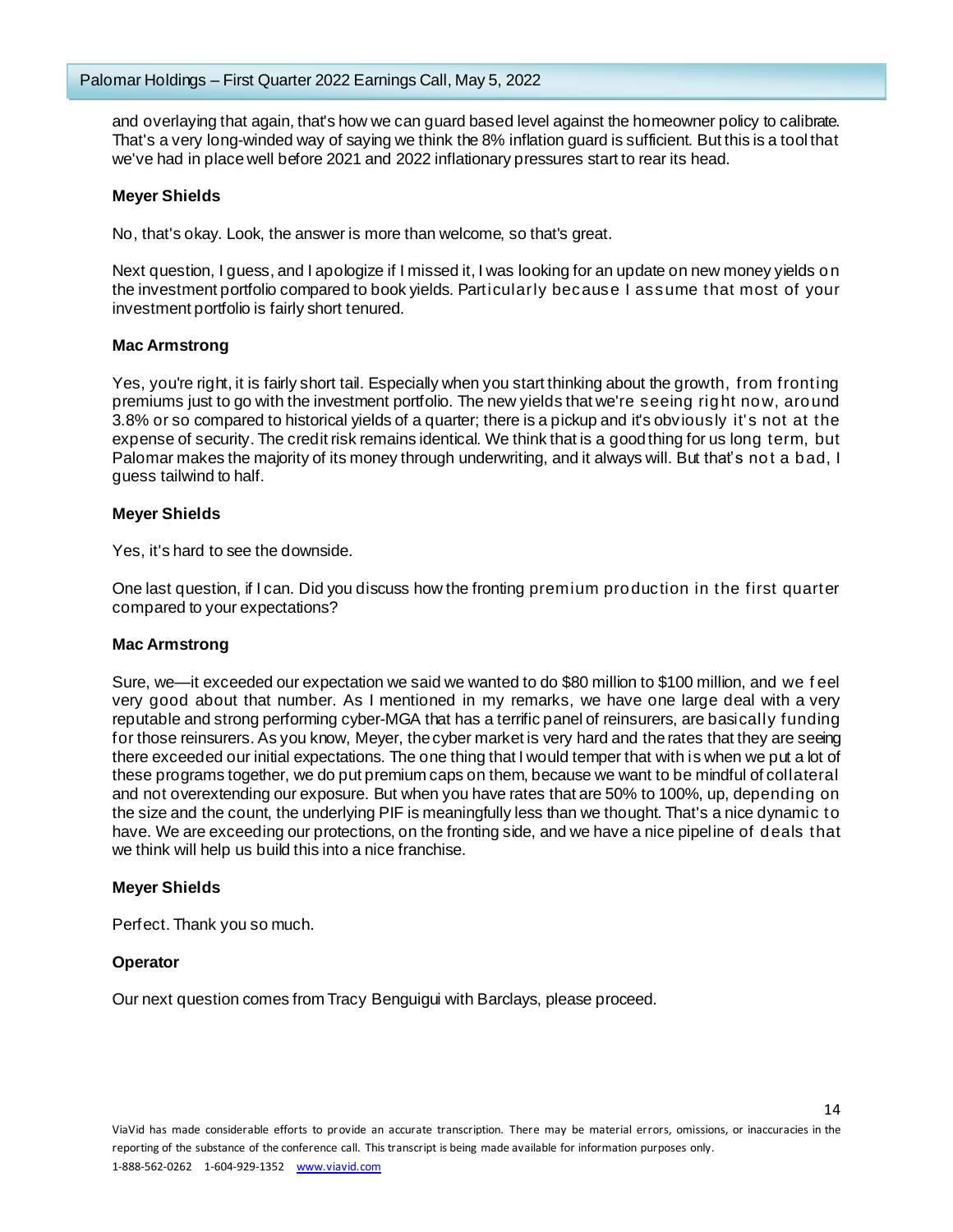# **Tracy Benguigui**

Hi, I like seeing the breakout in your disclosure of the subsidiary level premiums. I noticed that E &S premiums now represent nearly 40% of your mix. I'm just wondering prospectively how you think that could shift over time?

#### **Mac Armstrong**

Yes, Tracy. Yes, that's a good observation. We're pleased with how the E&S company is trending and it was 40%. We said that we think it can be 50% of the premium. Now the one thing that I would temper the 40% with is some of that is coming from fronting. Fronting, as I mentioned—the real number in the quarter on the E&S side was, I can't remember what I said, it was 50 million plus or minus, or 40 million, excuse me, it was 41 million. It is closer to 25%, 26% of the book, when you execute the fronting. When you include fronting, it was 67 million. That gets you to that 40% number.

Still means we still believe that they can get to 50% and that's on the core business that we are underwriting and retaining risk on. The fronting will potentially inflate that as we use both the admitted and the E&S company.

# **Tracy Benguigui**

Got it.

Then just looking at your fronting business. I mean, I recognize these days most reinsurers are hybrid. They also have primary operations. What structurally do they need to get from you versus maybe writing this risk on their own paper and then maybe doing an internal reinsurance back offshore?

#### **Mac Armstrong**

Yes, Tracy, it's really deal specific. We have one deal that we are fronting for another insurance company that has a statutory limitation. We have another deal where—that we just talked about where it's really an MGA that we have the relationship with; we bring them a panel of reinsurers. Those reinsurers could potentially try to go and do it on a primary basis, but they'd be dislocating the MGA or ourselves who are in the market. That's the deal, the MGA deals, they need a primary front, the reinsurers that we wo rk with are the reinsurance business, not in the primary business.

Then we have other deals where it may be for another insurance company that doesn't have the requisite am best rating. It's a hodgepodge of transactions that we'll do as a fronting carrier. We also view fronting as a great R&D tool for us to learn about markets where we may end up taking some risk and time. In doing that, we are the risk there are to some degree, but really control the program and can steer the reinsurance as we deem fit.

# **Tracy Benguigui**

Great, maybe one other question.

I remember years ago, there was an issue in industry, with reinsurance recoverable being a large part of the balance sheet. Just given that, did you see it a lot in your premiums? Is that a metric that y ou're watching?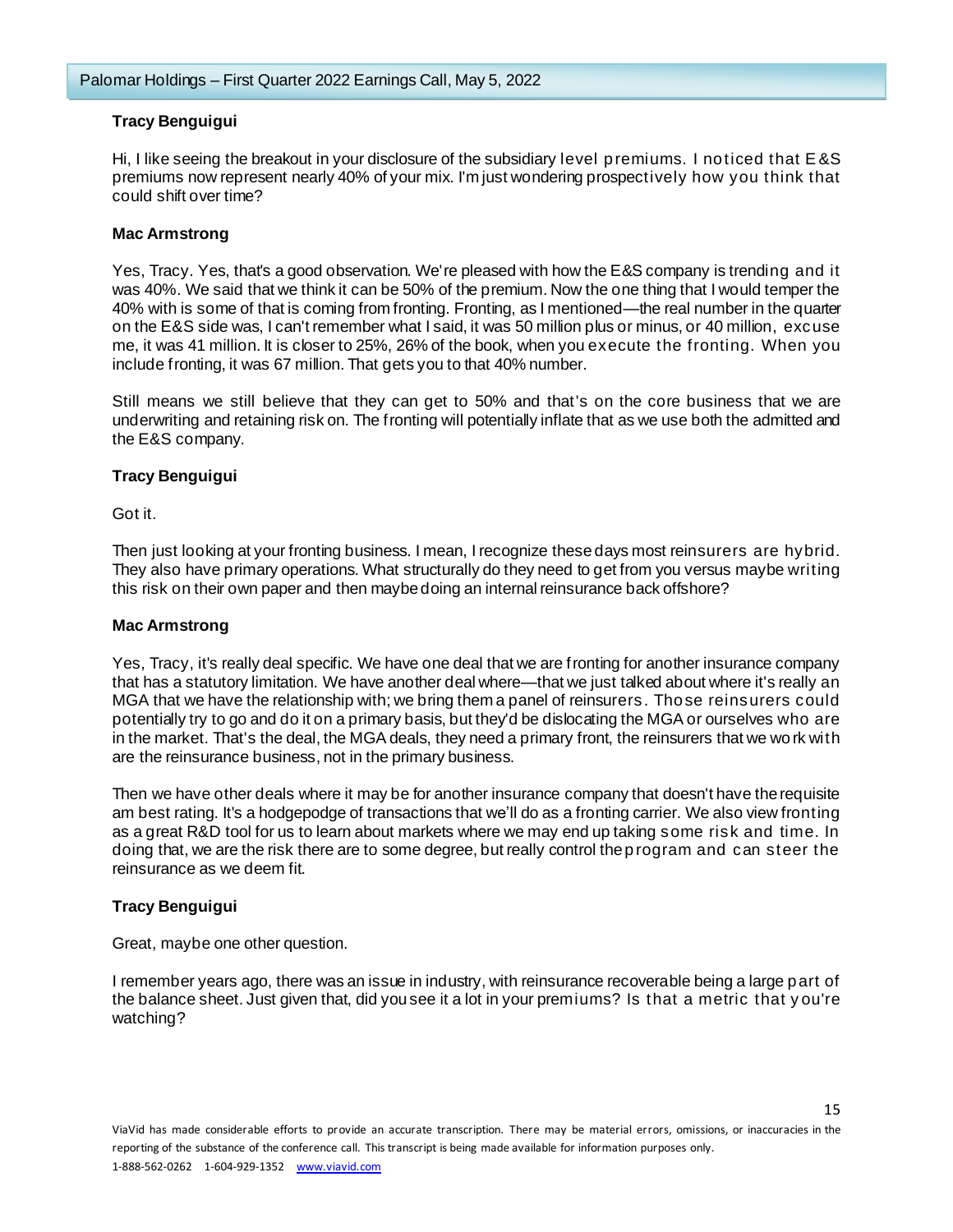# **Mac Armstrong**

Yes, absolutely. I think we feel very good about the quality of our reinsurers and we also feel very good that we have a rather diverse reinsurance panel, that's over 60 panelists, and no one's more than 6% to 7% of the total limit. We also have cat bonds where it's collateralized. But that being said we constantly look at the underlying credit ratings of our reinsurers. Our brokers have security panels that they report back to us on, we have provisions in our reinsurance contracts, that gives us the right to call if someone is downgraded and force a redemption, so to speak. It's something that we activel y look at. Fortunately, we've never had any issues to date with recoverables—knock on wood in my head when I say that.

# **Chris Uchida**

Yes, financially, obviously, we were looking at this from a CECL standpoint or credit standpoint, we're looking at the activity that we had in 2020 and 2021. We did have some—we still do have some reinsurance recoverables; we evaluate that on a quarterly basis to see if any changes have happened to our reinsurers anything—any action needs to be taken, but we have not had to decrease a receivable or take a write down on any of our receivables because of credit quality.

Specifically on the fronting side depending on the quality of the reinsurer, we run each of our counterparties through a collateral analysis to determine whether or not we need and how much collateral we need to collect. We look at their size, capital structure, history, licensing and authorization to determine that type of capital. When we look at the unearned premium, we look at the expected losses and then depending on the counterparty, we could be collecting 100% to 150% of that required collateral from the reinsurer involved to make sure that we do have adequate capacity on hand and make sure that that is either interest. We're either holding it in kind or looking at different types of arrangements to make sure that we do have that cash available. It's something that we are very focused on and make sure that we understand and make sure that there is no call it additional risk that we are taking from the reinsurance parties that are involved in these transactions.

# **Tracy Benguigui**

Great. Thank you.

# **Operator**

Thank you. At this time, I would like to turn the call back over to Mr. Armstrong for closing comments.

# **Mac Armstrong**

Terrific. Thank you, Operator, and thanks to all who were able to join. We appreciate your participation, questions and importantly your support. I also want to thank our team at Palomar for their exceptional work and commitment. They're instrumental in our success.

To conclude, I'm proud of our results and the progress we made executing against our '22 strategic initiatives during the quarter. We did indeed deliver strong growth; we monetized or continue to monetize our new investments. We are enhancing our earnings predictability, and we are scaling. We do believe that we can continue to cultivate the new businesses, harvest the existing ones and attract outstanding talent to the Company. We have a foundation in place to deliver strong growth at a better than industry average ROE that will generate value for our investors and shareholders.

Along those lines, we are thrilled to announce that we'll be hosting an Investor Day on June 15 in New York City to discuss these topics in more detail. We hope that you can join our full team and business